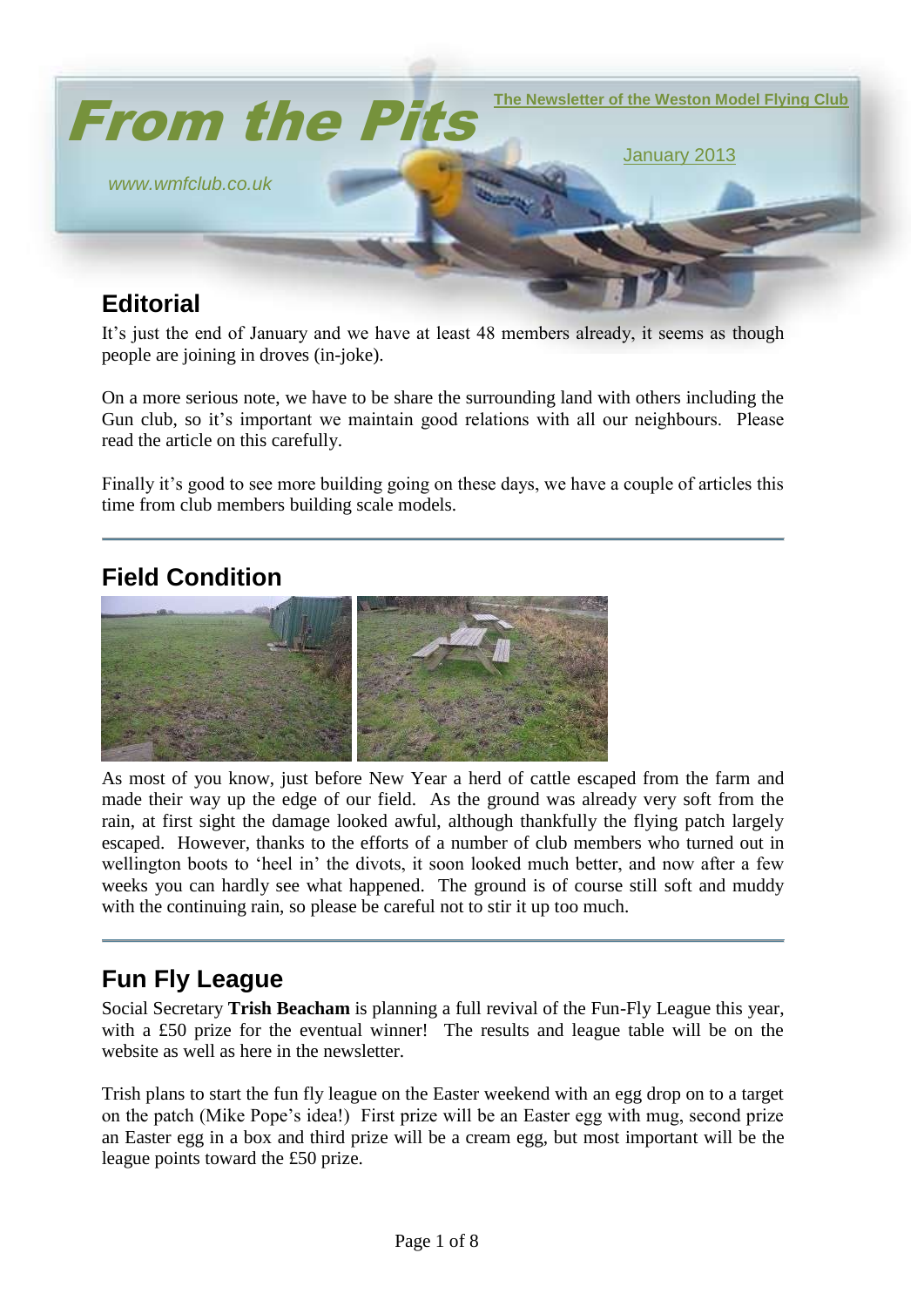# **Mercury IV Free Flight Model**

At the start of the New Year a friend who knew I was into model aircraft offered me a "partly completed model plane" which had been recovered from the house clearance of a deceased person. From the amount of ingrained dirt and brittle balsa it had obviously been there a while. There were no control surfaces and a rather strange flat-bottomed tail-plane at what seemed an odd angle, suggesting free flight despite the large size (96" span, 70" length).

The fuselage has extensive planking on the highly curved shape; the wings have an under-cambered section and are very light. One wing is sheeted but the sheeting is loose and would have to be re-done.

After a quick search on the Internet it turned out to be a Mercury IV, designed by Mick Smith in 1946

and published in Aeromodeller magazine in March 1953. So assuming it was built around that time, it has been in someone's shed for almost 60 years. The plan and original building instructions are available online, and showed that the build, as far as it went, was correct to the plan.

The tail-plane shape and angle is explained by the need for longitudinal dihedral used in free-flight at that time, whereby the main wing is at a positive angle of incidence, the

CG is at 40% chord, and the lifting tail-plane is at a small negative incidence giving stability in pitch, albeit with a tendency to 'see-saw'.

The building instructions contain phrases like "cementing with Durofix". Looking this word up on the Internet now leads to a range of power tools, but originally it seems to have been a clear cellulose-based adhesive. The preferred covering is described as "Jap silk & dope", and the installation of a "coil  $\&$  condenser" is described for the engine.

So the question now is what to do with it. A lot of work

has obviously gone into it, particularly the fuselage, and it seems a shame to scrap it, but it's not for me. It could probably be converted to RC with some effort; there are examples on the Internet of people doing similar things. Does anyone either want it or know someone who might, especially anyone into vintage free-flight? Let me know if you can help.





MERCURY IV

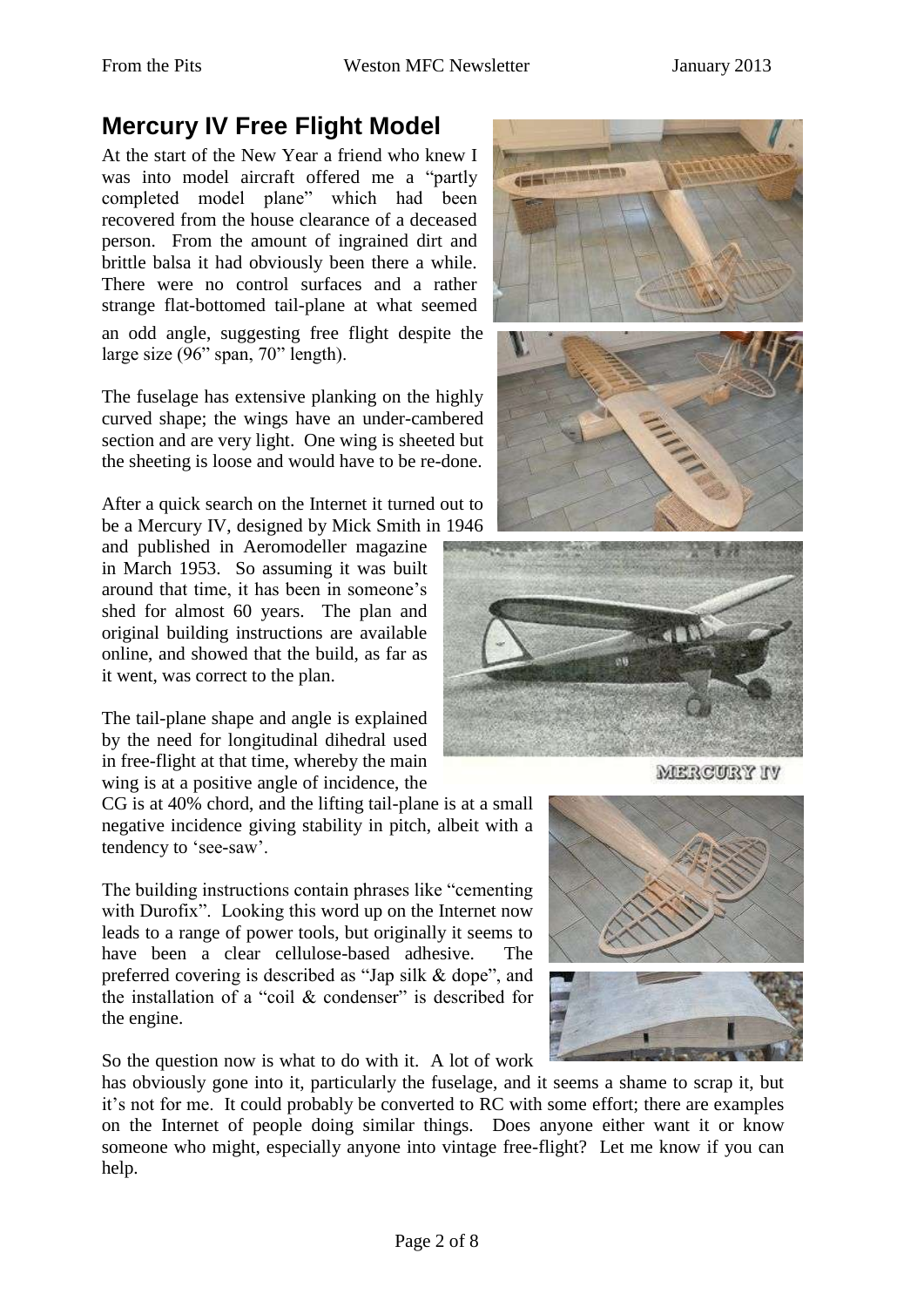## **Free Plans**

I found the plan for the Mercury at [www.outerzone.co.uk](http://www.outerzone.co.uk/) which is an excellent repository for old plans, freely available for download. There are over 3000 plans in total, mainly free-flight but including over 600 for RC. Most are old and small size, but there are a few exceptions (anyone fancy a 180inch span Sunderland?) and if you're looking to build something unusual it could be worth a look.

## **BMFA Area Examiners Meeting**

After last year's successful event, this will again be held at the field, on Saturday  $11<sup>th</sup>$  May. Anyone who would like to take their A-, B- or even C-test on fixed-wing or helis should contact **Mike Pope** or **Dave Beacham** before then. Please note that there may be minor restrictions on general flying in that no-one else can fly when a test is being taken, but this should not cause any problems.

### **Woodspring Wings 2013**



Planning for this year's show, organised by Woodspring Wings and ourselves continues. Obviously we are hoping for dry weather this year, both at the show and in the spring to dry the site out.

There will be a new website specifically for the show, which is [www.woodspringshow.co.uk.](http://www.woodspringshow.co.uk/) This will of course be linked to from our website when it is ready.

Posters are now available as shown here, in B2, A4 and  $\frac{1}{3}$ A4 sizes; let me know if you can use any in advance of the main effort in June.

# **Weston Fighter Meet Model Air Show**

We have recently been notified of another show in the area, this is the Weston Fighter Meet, on the sands at Weston on Sept 28/29, and as its name suggests appears to feature mainly large warbird and fighter scale models. See [www.westonfightermeet.co.uk](http://www.westonfightermeet.co.uk/) for more details.

Please note we have been asked not to do any slope soaring at Uphill and Brean Down on the days of the show. Please note this and pass it on to any non-members you know who may use either of these sites.

### **Website Improvements**

The club website now has a **Noticeboard** page for announcements, items of general interest and anything which doesn't fit anywhere else. For example, messages I sometimes get from other local clubs advertising their events will be shown here. If you want to put anything on the Noticeboard, contact me through the 'Contact Us' page.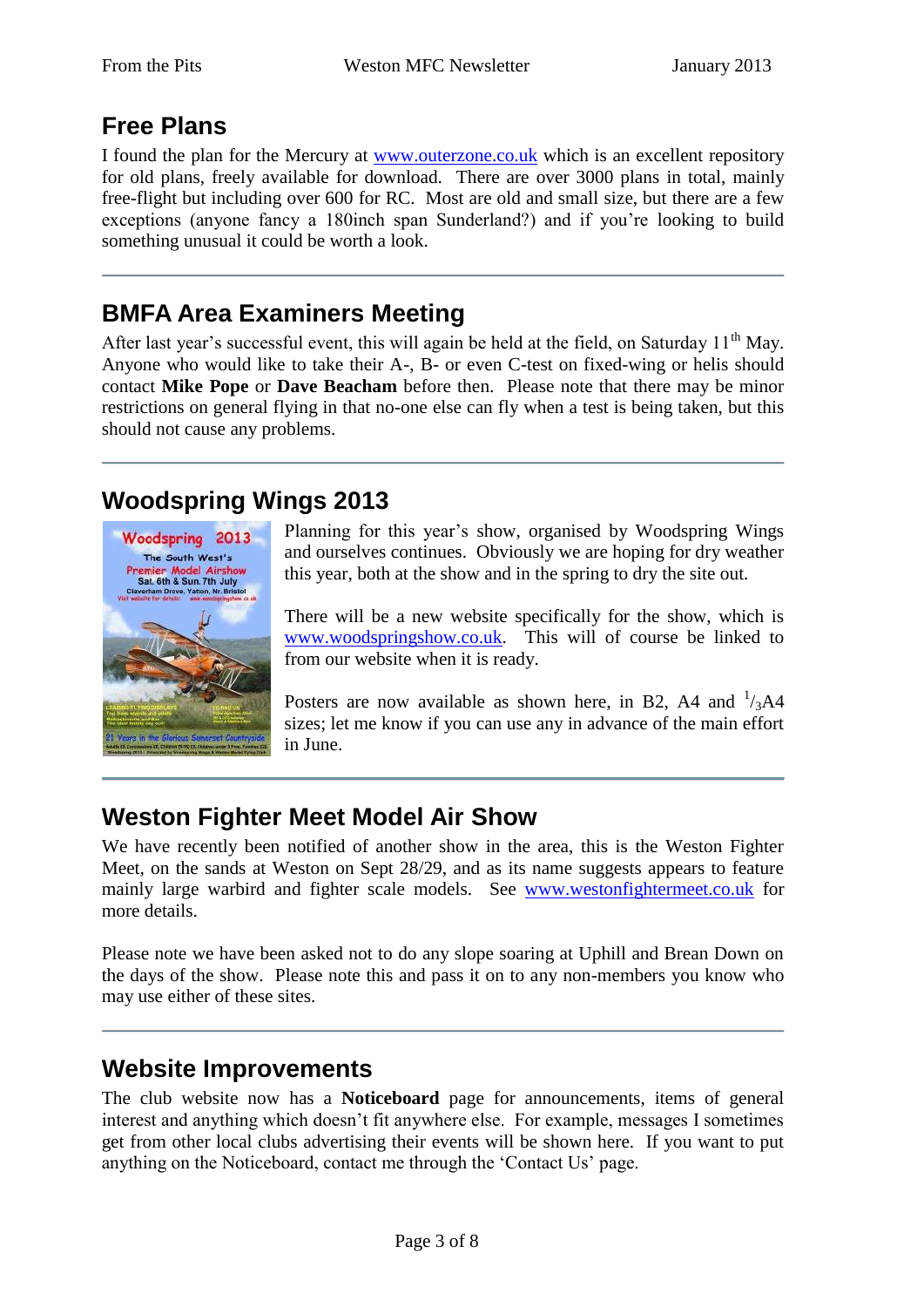## **Getting on with the Neighbours**

As you all know we have a clay-pigeon shooting club (the Woodspring Bay Shoot) just to the North of us. Like all of our neighbours it's important to avoid disturbing them, and in this case where guns are in use it is vital for our safety and theirs that the correct procedures are followed.

When a shoot is in progress large red flags are flown, and these are easily visible from our field. **Under no circumstances should you enter the fields shown in the map below when the flags are flying**. You should also not fly anywhere near these fields, since if your plane goes down there, not only will you be unable to retrieve it but it could be a hazard to the shooters.

If you do for any reason need to contact the gun club, phone numbers for their safety officers are displayed on the wall in our clubhouse. If you can't contact them by phone, then walk straight down the right hand side of their lane until you reach the site office (shown on the map below), and wait there until someone attends to you. **Do not wander around the site**.

Keeping to these rules will ensure we are seen as good neighbours which is always important when we share the land so closely.

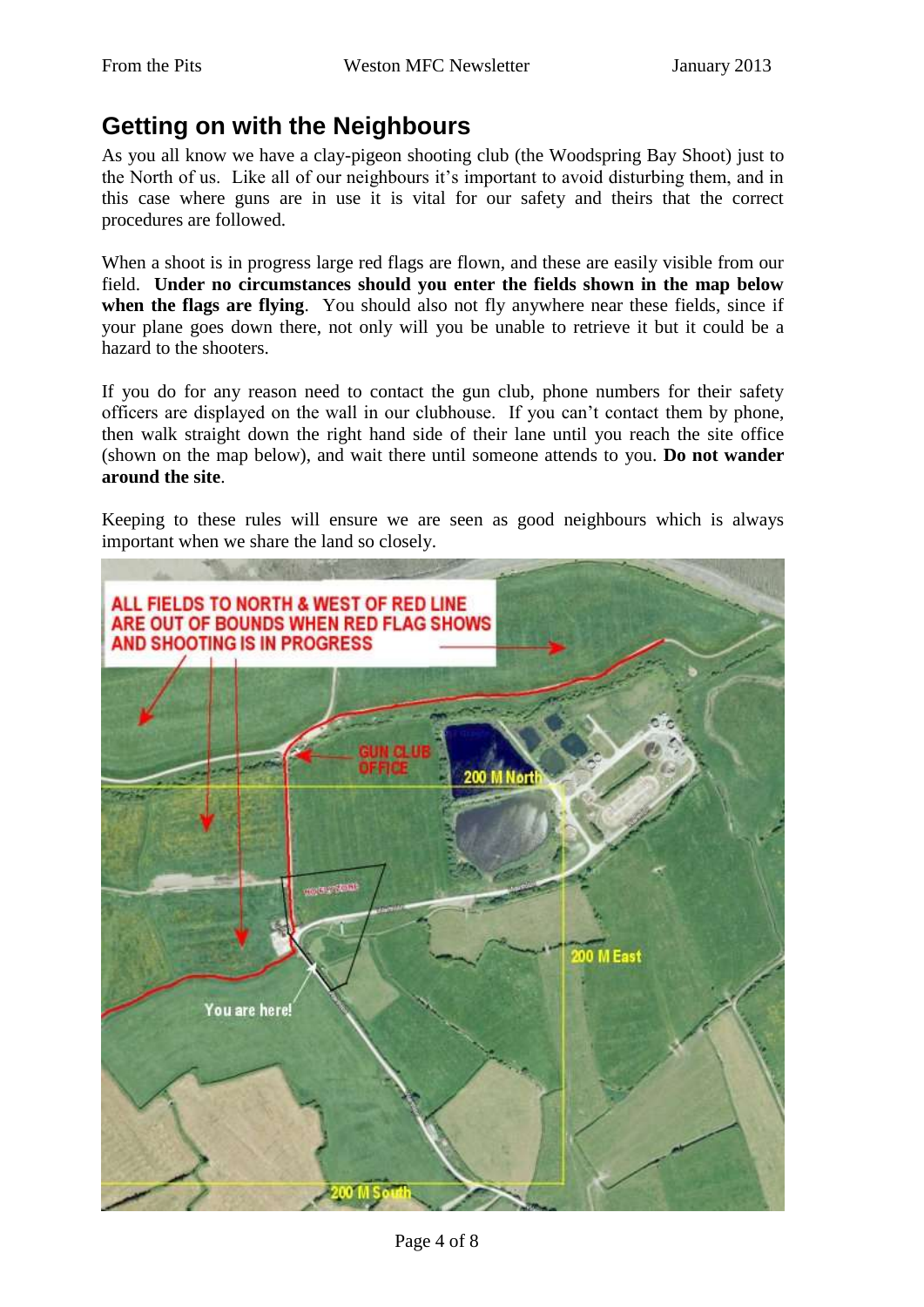# **Blohm & Voss BV 215**

Hi all, I wanted to build something different so had a look through some available plans and came across the BV215; weird looking thing but I didn't let looks put me off, and ordered the plans.

They arrived and one look told me they were about as much use as a chocolate fire-guard. So after a few choice words and the habitual cuppa or ten I had a re-draw, made a few alterations and started to research the aircraft.

As most of you are aware the Germans were experimenting (with various degrees of success), with the jet engine and weird and wonderful air craft designs. The BV215 never left the drawing board (I haven't flown mine yet so there may be a good reason for that!!!) I won't bore you with other facts about the aircraft.



I went into the shed with a load of wood, a hammer and a cuppa and started to knock it up. What a nightmare it turned out to be, so many angles to get right, so much tea to drink.



But after a lot more choice words she started coming together as you can see from the photos. I have fitted an electric motor in the tail and it seems to have enough push. Just got to build a canopy and do a little airbrushing, so it's nearly done and should be ready for the spring, and fingers crossed it will fly well.



**Dave Beacham**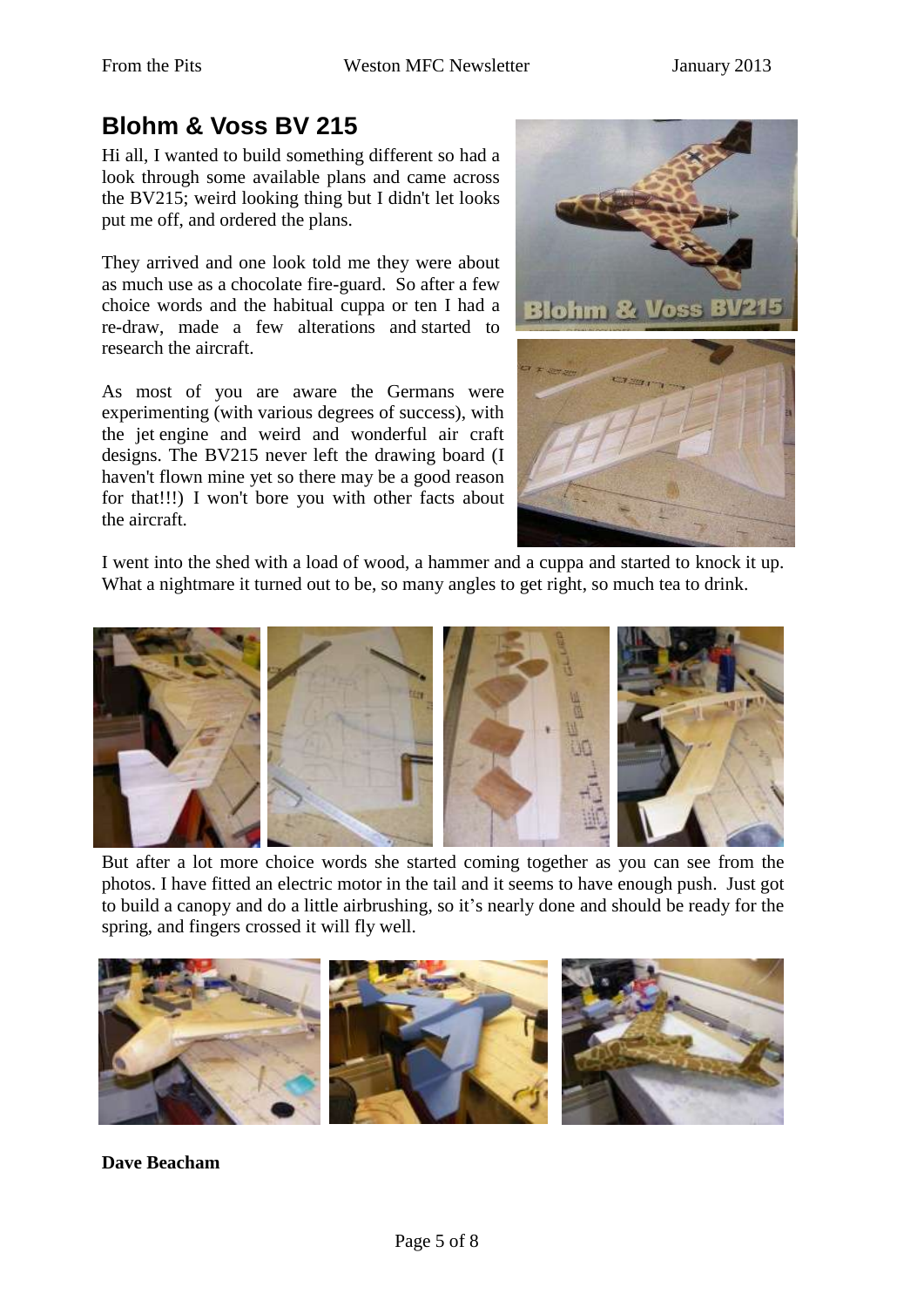## **Westland Lysander**

For Christmas I had a Tony Nijhuis Westland Lysander plan, vac form set, CNC and wood pack. It is to 1/9 scale and 66" wingspan with an all up weight of about 5½ pounds. It is designed for an SC52 4-stroke. I have one that was previously fitted to a model that was written off a few months ago, but I won't go into that here. Construction starts with the fuselage, which although on first sight looks fairly complicated is in fact very easy to construct. It is basically an inner box section on which the formers are slid. When correctly aligned they are then glued, which then ensures that the fuselage is straight. The longerons are then added in a sequential sequence and also from side to side so that the fuselage remains straight and true.

The tail plane is made next. This is constructed in one piece and built over the plan. The spar is pinned into position and the ribs fitted. The inner leading edge and trailing edge are glued to the ribs followed by the top spar. This assembly is then removed from the plan and the top and bottom fully sheeted with 1.5mm sheet balsa. The panel is built upside down over the plan, so that when inverted the tail plane will have a very slight dihedral. The outer leading edge is added and the whole assembly is sanded to shape.

The elevators are made individually from a 3mm sheet balsa core, shaped to the profile shown on the plan. The leading edge is made from 9mm sheet balsa glued centrally to the core edge. The rib lets are then glued to the centre core top and bottom. The individual elevators are then hinged to the tail plane and joined together with a piano wire torque rod. They will be driven from a single servo via a pushrod.

I intend to finish the model as used with 138 Squadron (special duties) which was formed for use with the Special Operations Executive. They used MK111 aircraft which had a fixed entry/exit ladder on the port side to gain access to the rear cockpit and a large under belly drop tank. I will cover the whole model in black Easy coat (Profilm), with the upper surface painted camouflage. The roundels and squadron markings will probably be hand painted on. I intend fitting a 1/9 scale WW2 pilot









which I got from J Perkins. This is to the right scale and once painted should look good.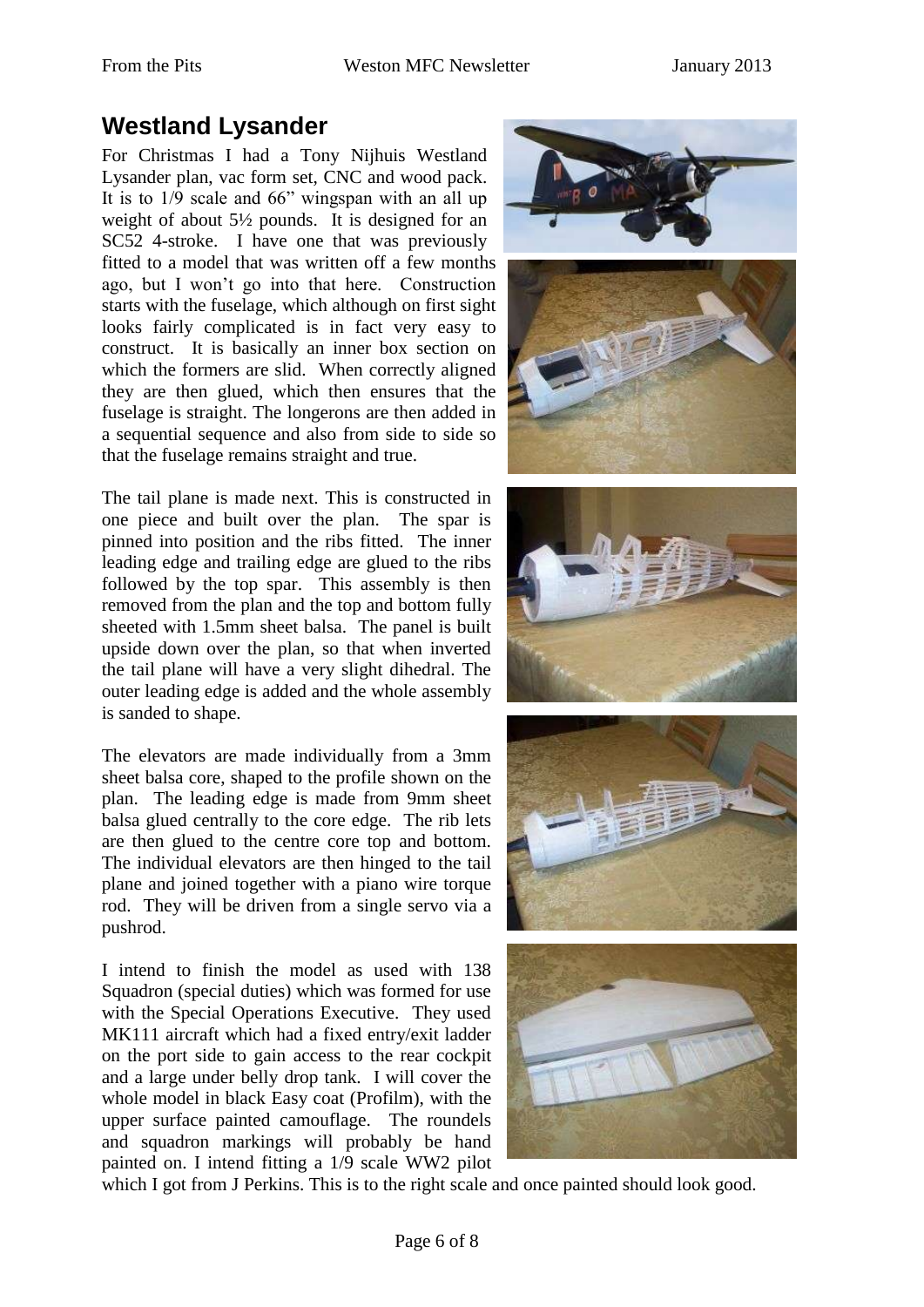One feature of the full size Lysander was that it had landing lights fitted to the wheel spats. I am toying with the idea of making these working and linked in to the flaps via a micro switch. Full deployment of the flaps will turn on the landing lights.

The next part of the build will be the rudder and fin, which are constructed in the same way as the tail plane and elevators, then onto the wings. These are a fairly unique shape and will be made separately. They will be attached using 8mm carbon wing joiners and will be held in place by the wing struts. These struts are not specifically designed to carry load but they are required to hold the wings in position and stop them from sliding apart.

#### **Dave Tremelling**

## **From the Workshop**

#### **Polikarpov I-15**

I described the background to my latest biplane project in the last issue. Since then work has gone steadily and all the tail surfaces and wings are now complete, with the fuselage next. The other headache has been the top wing fixing to the fuselage, with the gull-wing.



#### **Depron Super Bandit**

I broke off from the Polikarpov to make my first Depron model. It's the 'Super Bandit' electric pusherprop jet, of which there are several in the club already. **Mike Pope** has one, as do **Pete** and **Will Richards**. Power is a 2200kv motor from Giant Shark, with a 6x4 APC-type prop.

Construction is relatively easy; Depron cuts easily with a sharp knife or scalpel, and UHU POR contact glue or 5-minute epoxies are used to glue it. Carbon-fibre tubes are used to give the wing and tailplane strength.

You can find many more Depron plans at [www.parkjets.com,](http://www.parkjets.com/) under the Free Plans section. This one is by Steve Shumate, who does seem to do some very good models, but then his day job is as a design engineer with Boeing so he would know a thing or two about aircraft design.